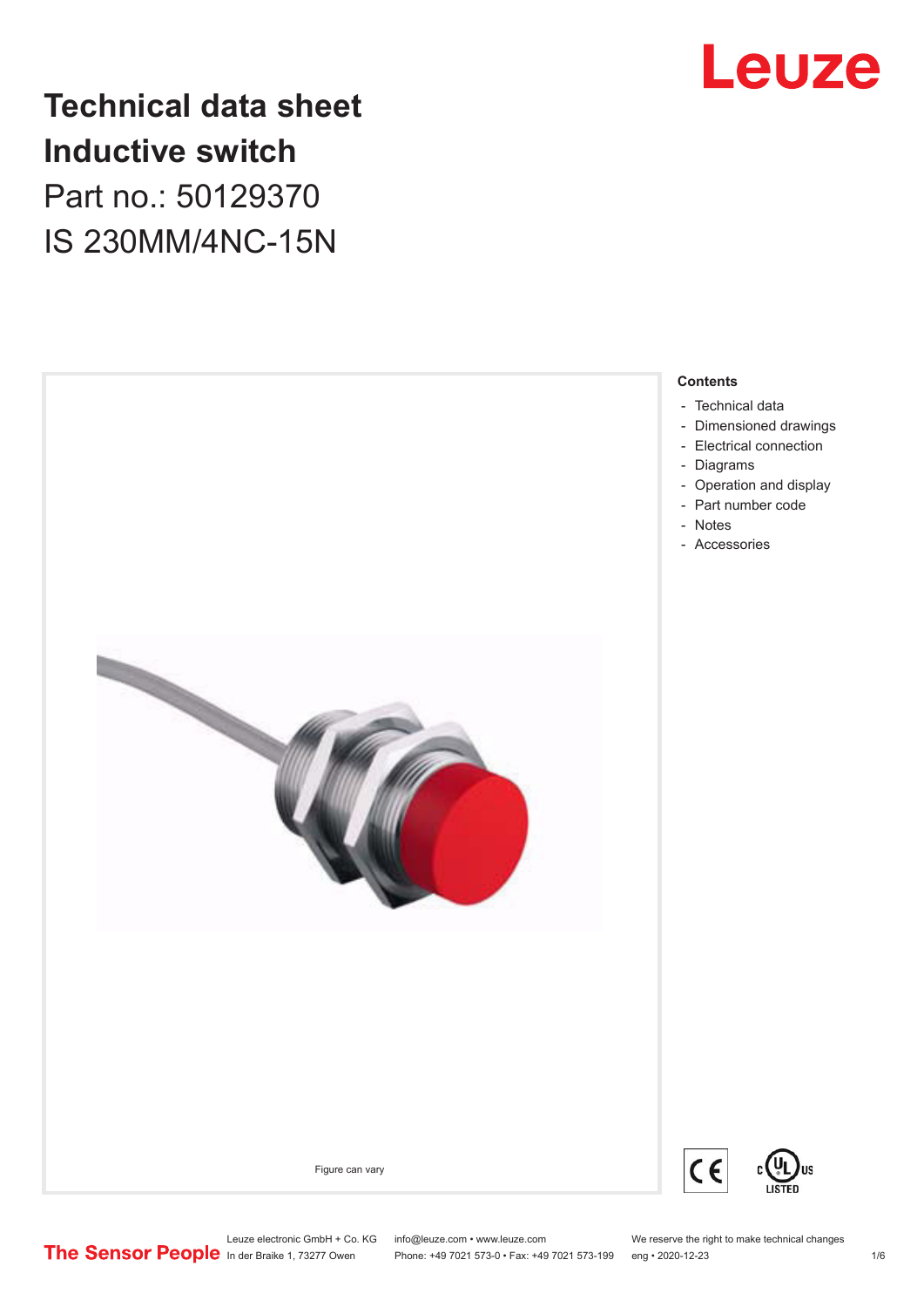# <span id="page-1-0"></span>**Technical data**

# Leuze

#### **Basic data**

**Series** 230 **Typ. operating range limit S<sup>n</sup> Operating range S<sub>a</sub>** 

#### **Characteristic parameters**

MTTF 930 years

#### **Electrical data**

| Electrical data                      |                                                                                                |  |  |
|--------------------------------------|------------------------------------------------------------------------------------------------|--|--|
| Protective circuit                   | Inductive protection                                                                           |  |  |
|                                      | Polarity reversal protection                                                                   |  |  |
|                                      | Short circuit protected                                                                        |  |  |
|                                      |                                                                                                |  |  |
| Performance data                     |                                                                                                |  |  |
| Supply voltage U <sub>n</sub>        | 10  30 V, DC                                                                                   |  |  |
| <b>Residual ripple</b>               | $0 20 \%$ , From $U_{p}$                                                                       |  |  |
| <b>Open-circuit current</b>          | $010$ mA                                                                                       |  |  |
| Temperature drift, max. (in % of S.) | 10 %, Over the entire operating<br>temperature range                                           |  |  |
| Repeatability, max. (in % of S.)     | 5 %, For $U_{\rm B}$ = 20  30 VDC, ambient<br>temperature $T_a = 23 \degree C \pm 5 \degree C$ |  |  |
| <b>Switching hysteresis</b>          | $20\%$                                                                                         |  |  |

15 mm

0 ... 12.1 mm

#### **Outputs**

**Number of digital switching outputs** 1 Piece(s)

| <b>Switching outputs</b>   |                      |
|----------------------------|----------------------|
| <b>Voltage type</b>        | DC                   |
| Switching current, max.    | 200 mA               |
| Residual current, max.     | $0.1 \text{ mA}$     |
| Voltage drop               | $\leq$ 2 V           |
|                            |                      |
| <b>Switching output 1</b>  |                      |
| <b>Switching element</b>   | Transistor, PNP      |
| <b>Switching principle</b> | NC (normally closed) |

#### **Timing**

**Switching frequency** 700 Hz **Readiness delay** 60 ms

#### **Connection**

**Number of connections** 1 Piece(s)

| <b>Connection 1</b>       |                       |  |  |
|---------------------------|-----------------------|--|--|
| <b>Function</b>           | Signal OUT            |  |  |
|                           | Voltage supply        |  |  |
| <b>Type of connection</b> | Cable                 |  |  |
| Cable length              | 2,000 mm              |  |  |
| <b>Sheathing material</b> | <b>PVC</b>            |  |  |
| Cable color               | Gray                  |  |  |
| Number of conductors      | 3-wire                |  |  |
| Wire cross section        | $0.34 \, \text{mm}^2$ |  |  |

#### **Mechanical data Design** Cylindrical **Thread size** M30 x 1.5 mm **Dimension (Ø x L)** 30 mm x 52 mm **Type of installation** Non-embedded **Housing material Metal Metal housing** Nickel-plated brass **Sensing face material** Plastic, Polybutylene (PBT) **Net weight** 180 g **Housing color** Red, RAL 3000 Silver **Type of fastening** Mounting thread Via optional mounting device **Standard measuring plate** 45 x 45 mm<sup>2</sup>, Fe360 **Operation and display Type of display** LED **Number of LEDs** 1 Piece(s) **Environmental data Ambient temperature, operation** -25 ... 70 °C **Ambient temperature, storage** -25 ... 70 °C **Certifications Degree of protection** IP 67 **Protection class** II **Certifications** c UL US **Test procedure for EMC in accordance**  IEC 61000-4-2 **with standard** IEC 61000-4-3 IEC 61000-4-4 Standards applied<br>
IEC 60947-5-2 **Correction factors Aluminum** 0.5 **Stainless steel** 0.85 **Copper** 0.4 **Brass** 0.5 **Fe360 steel** 1 **Classification**

| <b>Customs tariff number</b> | 85365019 |  |
|------------------------------|----------|--|
| eCl@ss 5.1.4                 | 27270101 |  |
| eCl@ss 8.0                   | 27270101 |  |
| eCl@ss 9.0                   | 27270101 |  |
| eCl@ss 10.0                  | 27270101 |  |
| eCl@ss 11.0                  | 27270101 |  |
| <b>ETIM 5.0</b>              | EC002714 |  |
| <b>ETIM 6.0</b>              | EC002714 |  |
| <b>ETIM 7.0</b>              | EC002714 |  |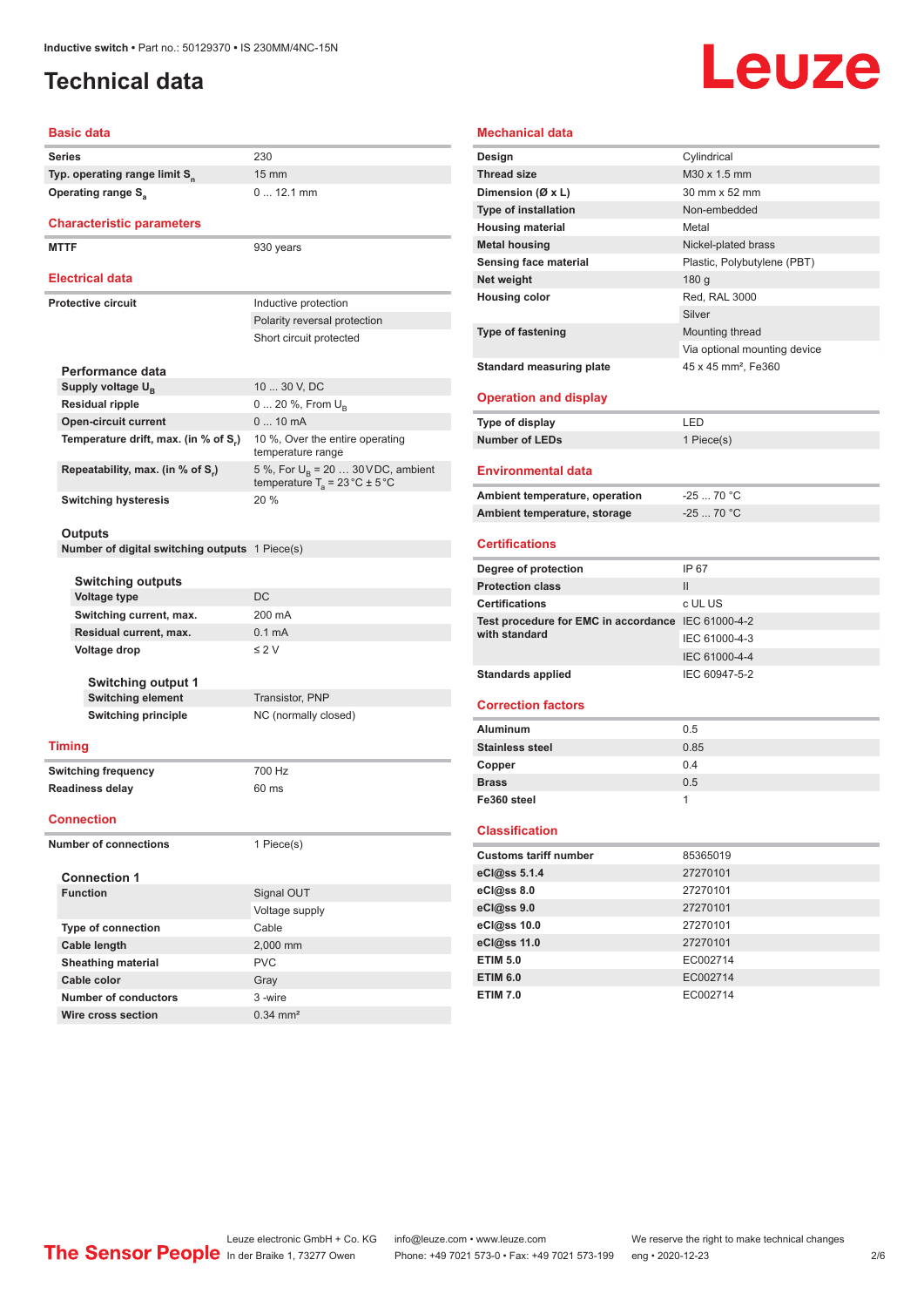# <span id="page-2-0"></span>**Dimensioned drawings**

All dimensions in millimeters



# **Electrical connection**

**Connection 1**

| <b>Function</b>             | Signal OUT            |
|-----------------------------|-----------------------|
|                             | Voltage supply        |
| Type of connection          | Cable                 |
| Cable length                | 2,000 mm              |
| <b>Sheathing material</b>   | <b>PVC</b>            |
| Cable color                 | Gray                  |
| <b>Number of conductors</b> | 3-wire                |
| Wire cross section          | $0.34 \, \text{mm}^2$ |

## **Conductor color Conductor assignment**

| <b>Brown</b> | V+               |
|--------------|------------------|
| <b>Blue</b>  | <b>GND</b>       |
| <b>Black</b> | OUT <sub>1</sub> |

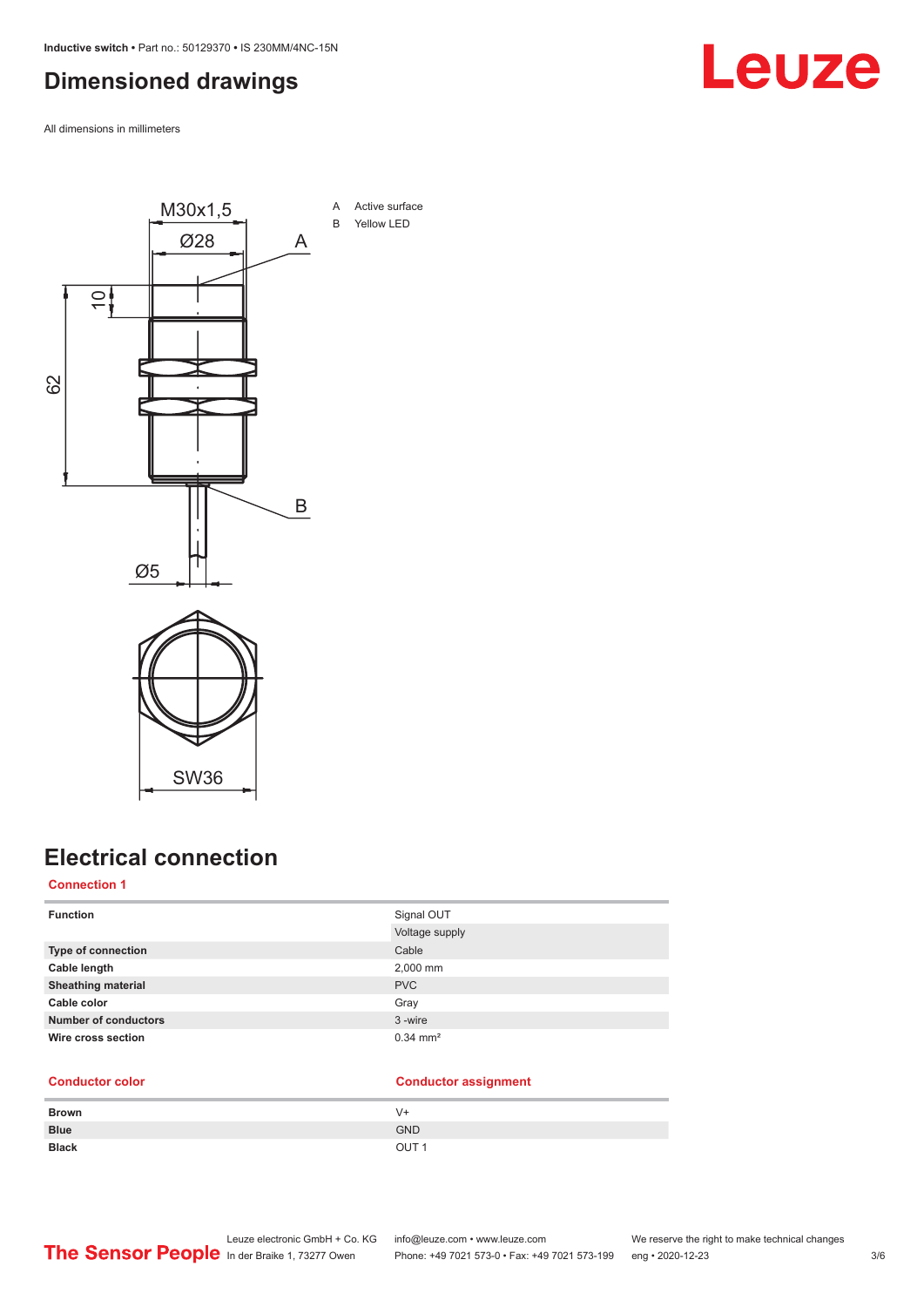## <span id="page-3-0"></span>**Diagrams**

# Leuze

#### Non-embedded installation



# Types with  $S_n$  = 15.0 mm



# **Operation and display**

| <b>LED</b> | <b>Display</b> | <b>Meaning</b> |
|------------|----------------|----------------|
|            |                |                |

a Inductive switch

b Standard measuring plate

**1** Yellow, continuous light Switching output/switching state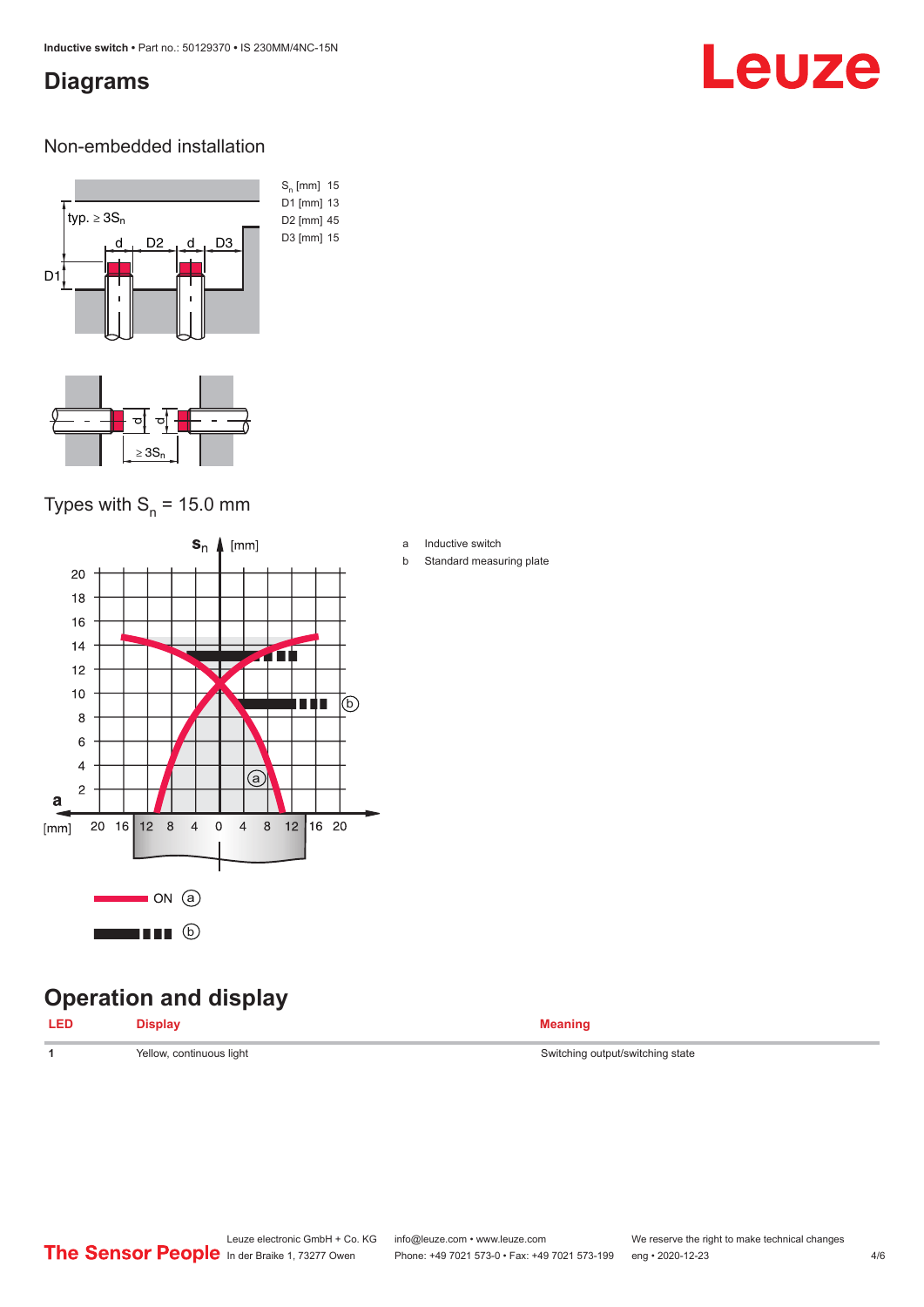## <span id="page-4-0"></span>**Part number code**

Part designation: **ISX YYY ZZ/AAA.BB-CCC-DDD-DDD**



| <b>ISX</b> | Operating principle / construction<br>IS: inductive switch, standard design<br>ISS: inductive switch, short construction                                                                                                                                                                                                                                                                                                                                                                                                                                                                                                                                                                                                                                                                                                                                                                                                                                                                                                                                                                                                                                                                                                                                                                                                                                                                                                                                                                          |
|------------|---------------------------------------------------------------------------------------------------------------------------------------------------------------------------------------------------------------------------------------------------------------------------------------------------------------------------------------------------------------------------------------------------------------------------------------------------------------------------------------------------------------------------------------------------------------------------------------------------------------------------------------------------------------------------------------------------------------------------------------------------------------------------------------------------------------------------------------------------------------------------------------------------------------------------------------------------------------------------------------------------------------------------------------------------------------------------------------------------------------------------------------------------------------------------------------------------------------------------------------------------------------------------------------------------------------------------------------------------------------------------------------------------------------------------------------------------------------------------------------------------|
| <b>YYY</b> | <b>Series</b><br>203: series with Ø 3 mm<br>204: series with $\varnothing$ 4 mm<br>205: series with M5 x 0.5 external thread<br>206: series with $\varnothing$ 6.5 mm<br>208: series with M8 x 1 external thread<br>212: series with M12 x 1 external thread<br>218: series with M18 x 1 external thread<br>230: series with M30 x 1.5 external thread<br>240: series in cubic design<br>244: series in cubic design<br>255: series with 5 x 5 mm <sup>2</sup> cross section<br>288: series with 8 x 8 mm <sup>2</sup> cross section                                                                                                                                                                                                                                                                                                                                                                                                                                                                                                                                                                                                                                                                                                                                                                                                                                                                                                                                                              |
| <b>ZZ</b>  | Housing / thread<br>MM: metal housing (active surface: plastic) / metric thread<br>FM: full-metal housing (active surface: stainless steel AISI 316L) / metric thread<br>MP: metal housing (active surface: plastic) / smooth (without thread)                                                                                                                                                                                                                                                                                                                                                                                                                                                                                                                                                                                                                                                                                                                                                                                                                                                                                                                                                                                                                                                                                                                                                                                                                                                    |
| <b>AAA</b> | Output current / supply<br>4NO: PNP transistor, NO contact<br>4NC: PNP transistor, NC contact<br>2NO: NPN transistor, NO contact<br>2NC: NPN transistor, NC contact<br>1NO: relay, NO contact / AC/DC<br>1NC: relay, NC contact / AC/DC<br>44: 2 PNP transistor switching outputs, antivalent (NO + NC)<br>22: 2 NPN transistor switching outputs, antivalent (NO + NC)                                                                                                                                                                                                                                                                                                                                                                                                                                                                                                                                                                                                                                                                                                                                                                                                                                                                                                                                                                                                                                                                                                                           |
| BB         | <b>Special equipment</b><br>n/a: no special equipment<br>5F: food version<br>5: housing material V2A (1.4305, AISI 303)                                                                                                                                                                                                                                                                                                                                                                                                                                                                                                                                                                                                                                                                                                                                                                                                                                                                                                                                                                                                                                                                                                                                                                                                                                                                                                                                                                           |
| <b>CCC</b> | Measurement range / type of installation<br>1E0: typ. range limit 1.0 mm / embedded installation<br>1E5: typ. range limit 1.5 mm / embedded installation<br>2E0: typ. range limit 2.0 mm / embedded installation<br>3E0: typ. range limit 3.0 mm / embedded installation<br>4E0: typ. range limit 4.0 mm / embedded installation<br>5E0: typ. range limit 5.0 mm / embedded installation<br>6E0: typ. range limit 6.0 mm / embedded installation<br>8E0: typ. range limit 8.0 mm / embedded installation<br>10E: typ. range limit 10.0 mm / embedded installation<br>12E: typ. range limit 12.0 mm / embedded installation<br>15E: typ. range limit 15.0 mm / embedded installation<br>20E: typ. range limit 20.0 mm / embedded installation<br>22E: typ. range limit 22.0 mm / embedded installation<br>2N5: typ. range limit 2.5 mm / non-embedded installation<br>4N0: typ. range limit 4.0 mm / non-embedded installation<br>8N0: typ. range limit 8.0 mm / non-embedded installation<br>10N: typ. range limit 10.0 mm / non-embedded installation<br>12N: typ. range limit 12.0 mm / non-embedded installation<br>14N: typ. range limit 14.0 mm / non-embedded installation<br>15N: typ. range limit 15.0 mm / non-embedded installation<br>20N: typ. range limit 20.0 mm / non-embedded installation<br>22N: typ. range limit 22.0 mm / non-embedded installation<br>25N: typ. range limit 25.0 mm / non-embedded installation<br>40N: typ. range limit 40.0 mm / non-embedded installation |
| <b>DDD</b> | <b>Electrical connection</b><br>n/a: cable, standard length 2000 mm<br>S12: M12 connector, 4-pin, axial<br>200-S12: cable, length 200 mm with M12 connector, 4-pin, axial<br>200-S8.3: cable, length 200 mm with M8 connector, 3-pin, axial<br>S8.3: M8 connector, 3-pin, axial<br>005-S8.3: cable, length 500 mm with M8 connector, 3-pin, axial<br>050: cable, standard length 5000 mm, 3-wire                                                                                                                                                                                                                                                                                                                                                                                                                                                                                                                                                                                                                                                                                                                                                                                                                                                                                                                                                                                                                                                                                                  |



 $\%$  A list with all available device types can be found on the Leuze website at www.leuze.com.

Leuze electronic GmbH + Co. KG info@leuze.com • www.leuze.com We reserve the right to make technical changes In der Braike 1, 73277 Owen Phone: +49 7021 573-0 • Fax: +49 7021 573-199 eng • 2020-12-23